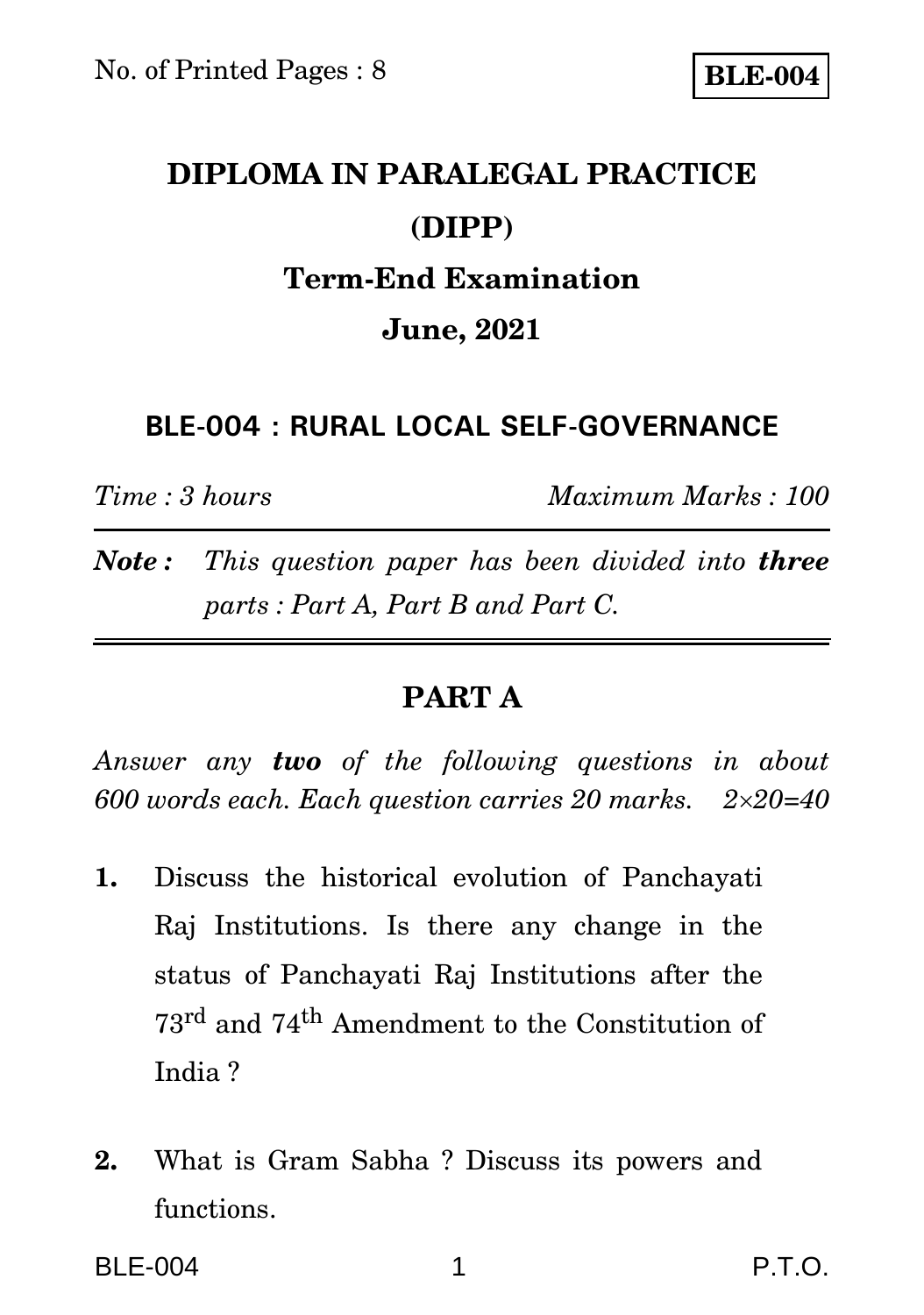- **3.** Is Right to Housing a fundamental right ? Discuss this with reference to the judgements of the Supreme Court.
- **4.** Discuss the Right to Work in India. Explain the main features of the National Rural Employment Guarantee Act, 2005.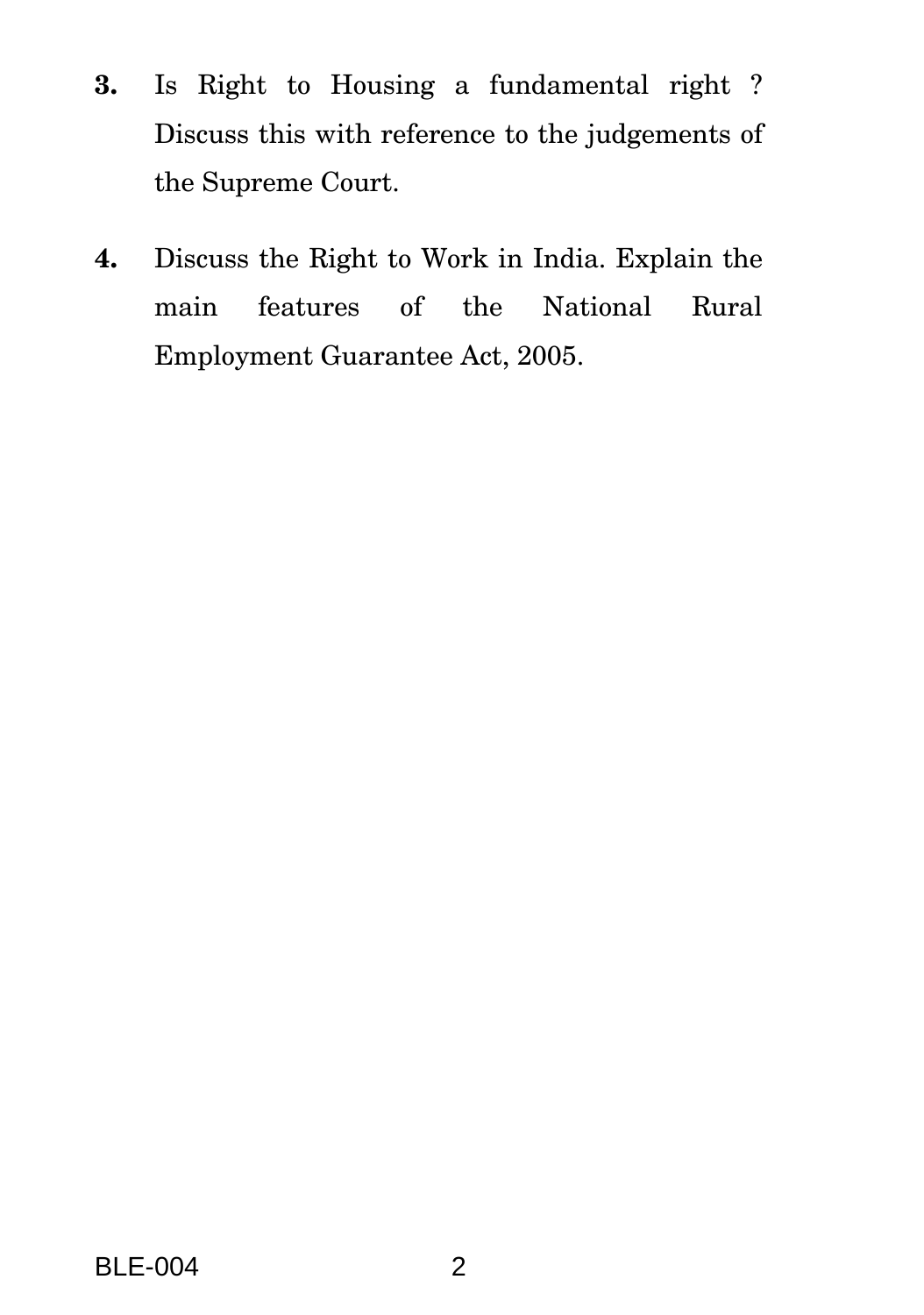### **PART B**

*Answer any four of the following questions in about 300 words each. Each question carries 10 marks. 410=40*

- **5.** Discuss the important features of Public Health System in India.
- **6.** Differentiate between Commercial Banking and Microfinance.
- **7.** What do you understand by Integrated Child Development ? Discuss.
- **8.** Discuss the salient features of the Forest Rights Act, 2006.
- **9.** Elaborate on the provisions available in India for getting legal aid.
- **10.** Discuss the main features of the National Health Policy, 2002.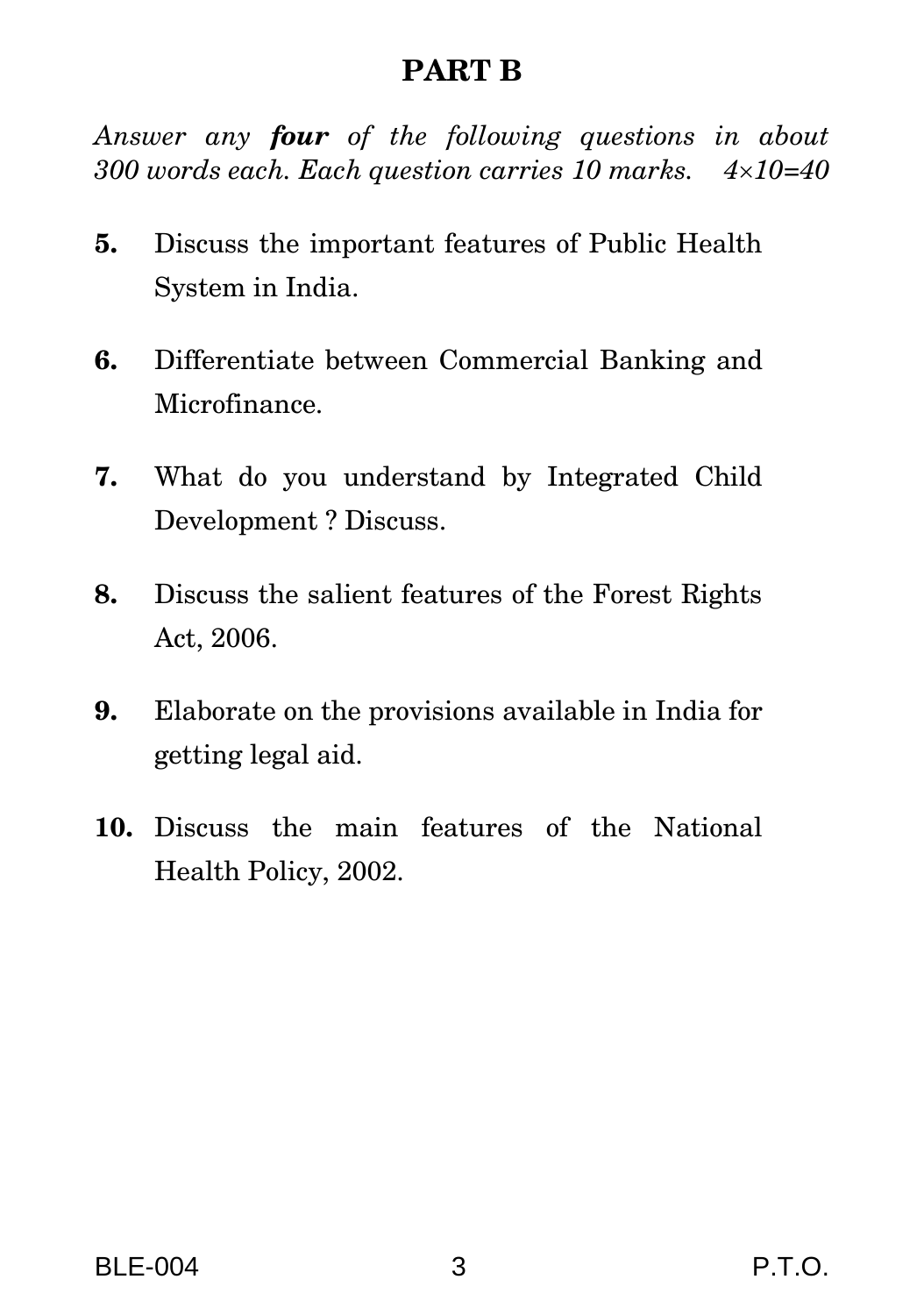## **PART C**

*Write short notes on any four of the following in about 150 words each. Each note carries 5 marks. 45=20*

- **11.** Riparian Rights
- **12.** Rehabilitation of Women and Children
- **13.** Land Acquisition
- **14.** International efforts to mitigate disasters
- **15.** Audit of Panchayat Accounts
- **16.** Economic Rights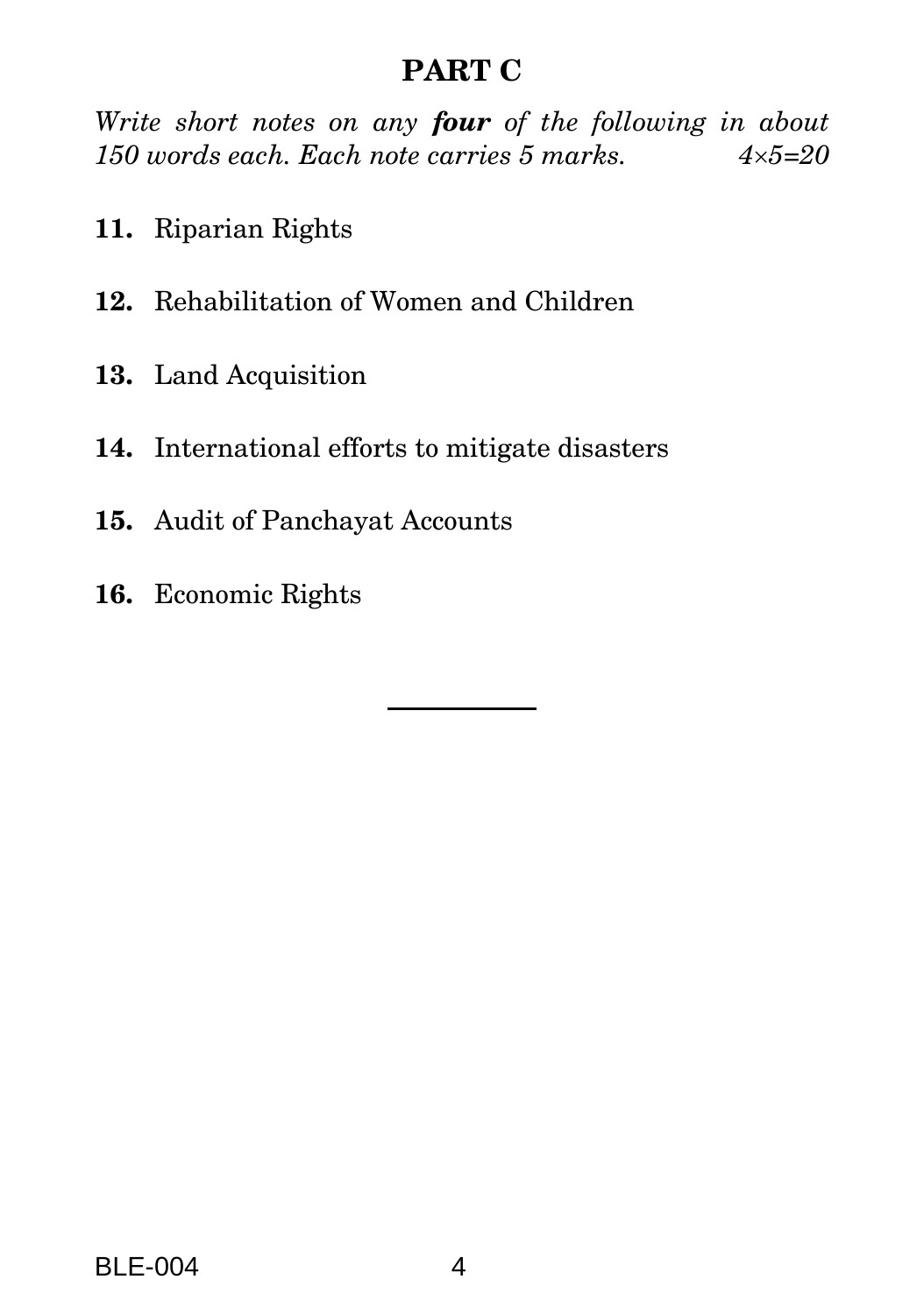## बी.एल.ई.-004

# अर्धविधिक व्यवहार में डिप्लोमा (डी.आई.पी.पी.) सत्रांत परीक्षा

जून, 2021

## बी.एल.ई.-004 : ग्रामीण स्थानीय स्वशासन

समय : 3 घण्टे अधिकतम अंक : 100 नोट : यह प्रश्न-पत्र तीन भागों में विभाजित है – भाग क, भाग ख और भाग ग ।

#### भाग क

निम्नलिखित में से किन्हीं **दो** प्रश्नों के उत्तर लगभग 600 शब्दों (प्रत्येक) में दीजिए । प्रत्येक प्रश्न के 20 अंक हैं ।  $2 \times 20 = 40$ 

- पंचायती राज संस्थानों के ऐतिहासिक विकास की चर्चा  $1.$ कीजिए । भारत के संविधान के 73वें और 74वें संशोधन के बाद, क्या पंचायती राज संस्थानों की प्रस्थिति में कोई बदलाव नज़र आया है ?
- ग्राम सभा क्या है ? इसकी शक्तियों एवं प्रकार्यों की चर्चा  $2.$ कीजिए ।

**BLE-004** 

 $P.T.O.$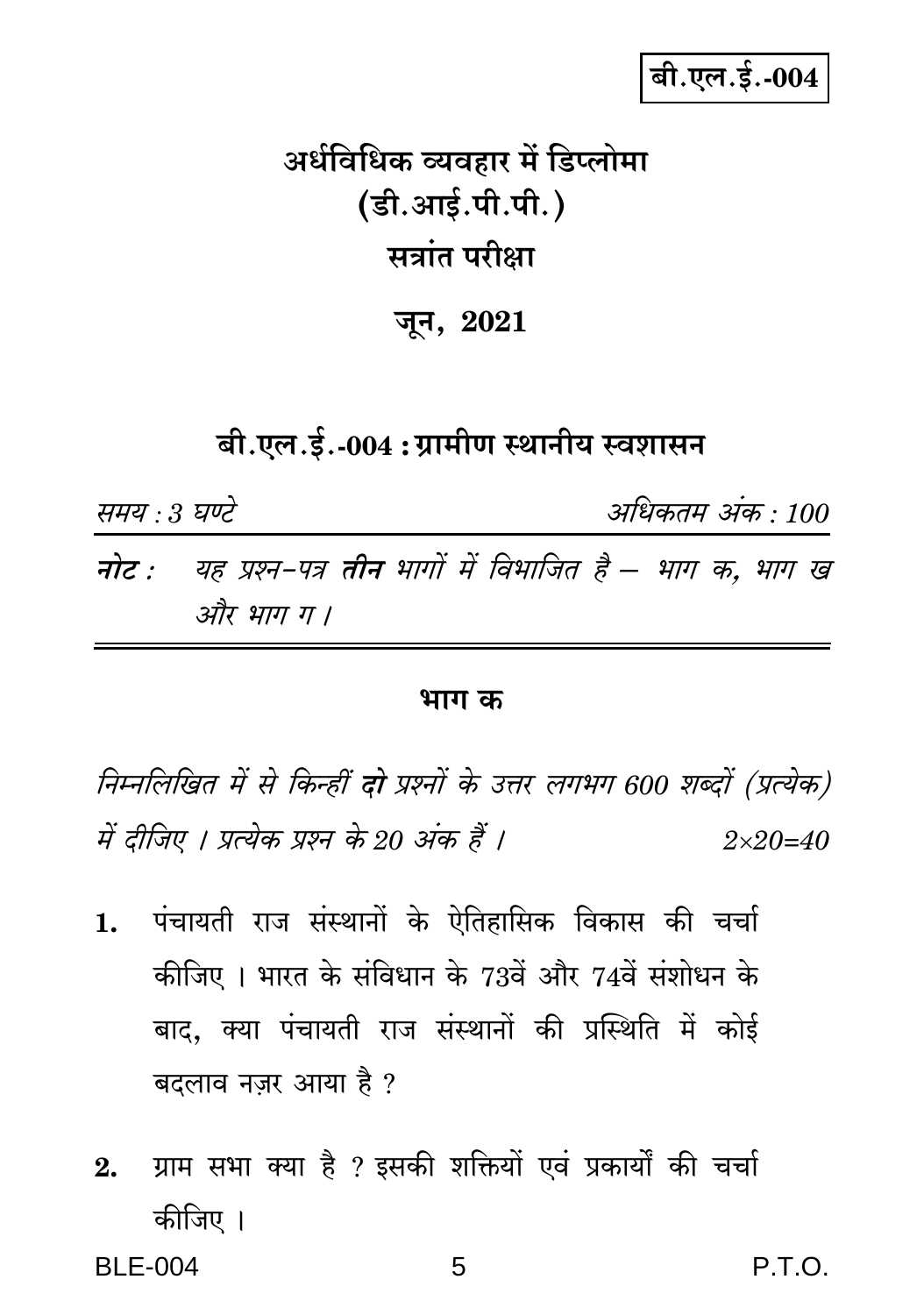- 3. क्या अपने घर का अधिकार, एक मूलभूत अधिकार है ? सर्वोच्च न्यायालय के निर्णयों के संबंध में इसकी चर्चा कीजिए ।
- 4. भारत में काम के अधिकार की चर्चा कीजिए । राष्ट्रीय ग्रामीण रोज़गार गारंटी अधिनियम, 2005 की मुख्य विशेषताओं की व्याख्या कीजिए ।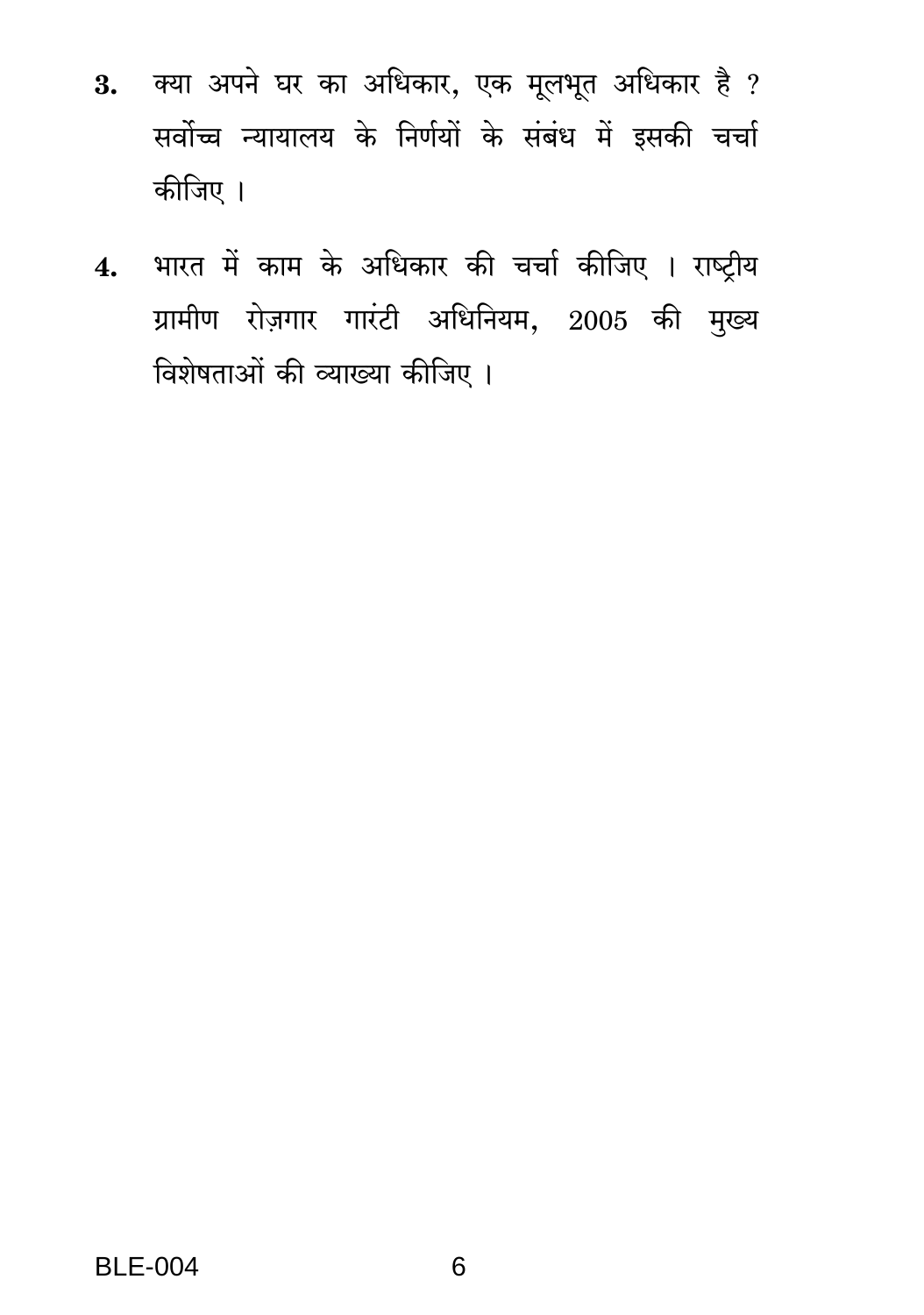#### भाग ख

निम्नलिखित में से किन्हीं **चार** प्रश्नों के उत्तर लगभग 300 शब्दों (प्रत्येक) में दीजिए । प्रत्येक प्रश्न के 10 अंक हैं ।  $4 \times 10 = 40$ 

- 5. भारत में लोक स्वास्थ्य पद्धति की महत्त्वपूर्ण विशेषताओं की चर्चा कीजिए ।
- 6. वाणिज्यिक बैंकिंग और सूक्ष्मवित्त में अंतर स्पष्ट कीजिए ।
- समेकित बाल विकास से आप क्या समझते हैं ? चर्चा 7. कीजिए ।
- वन अधिकार अधिनियम, 2006 की मुख्य विशेषताओं की 8. चर्चा कीजिए ।
- 9. कानूनी सहायता प्राप्ति के संबंध में, भारत में उपलब्ध प्रावधानों का वर्णन कीजिए ।
- $10.$  राष्ट्रीय स्वास्थ्य नीति,  $2002$  की मुख्य विशेषताओं की चर्चा कीजिए ।

P.T.O.